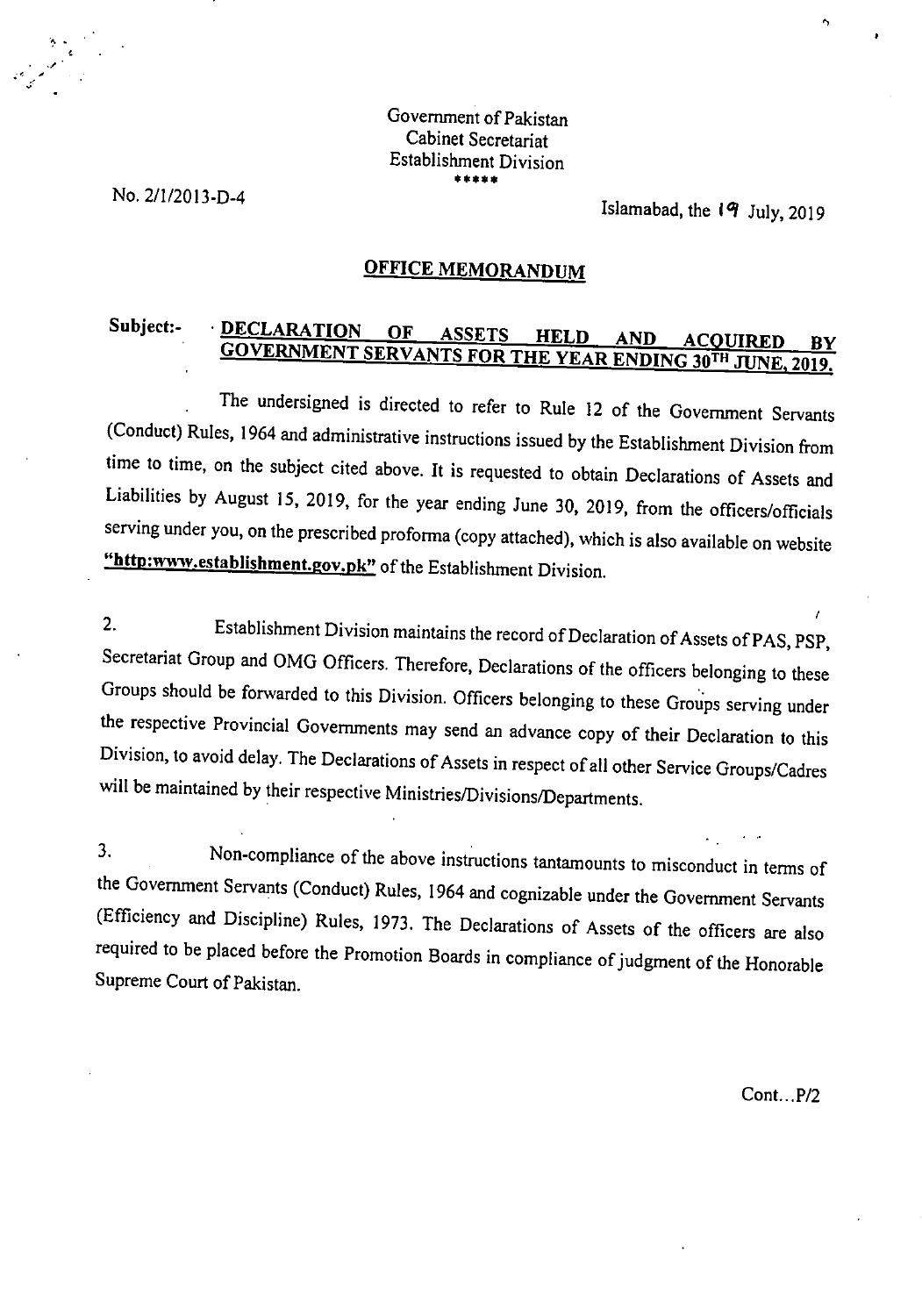4. A certificate to the effect that such Declarations have been obtained from all employees other than those under administrative Control of Establishment Division should be forwarded to the Establishment Division by 1<sup>st</sup> September, 2019, positively.

(Saee Joint Secretar Phone: 9207086 ddiqi)

- All Secretaries of Federal Ministries/Divisions, Islamabad/Rawalpindi.
- 2. The Chief Secretaries, Government of Punjab, Sindh, Khyber Pahtoon Khawa, Balochistan, Azad Kashmir and Gilgit Baltistan.
- 3. The Chairman NAB, Islamabad.
- The Secretary, Wafaqi Mohtasib Secretariat, Islamabad.
- 5. The Secretary, Federal Tax Ombudsman's Secretariat, Islamabad.
- The Auditor General of Pakistan, Islamabad.
- 7. The Secretary, Election Commission of Pakistan, Islamabad.
- 8. Director General, Intelligence Bureau, Islamabad.
- The Additional Secretary I, Additional Secretary-II, Sr. Joint Secretary (Admn) and Joint Secretary (T), Establishment Division.
- 10. DS (CP-V) with the request to publish it on the official website of the Establishment Division.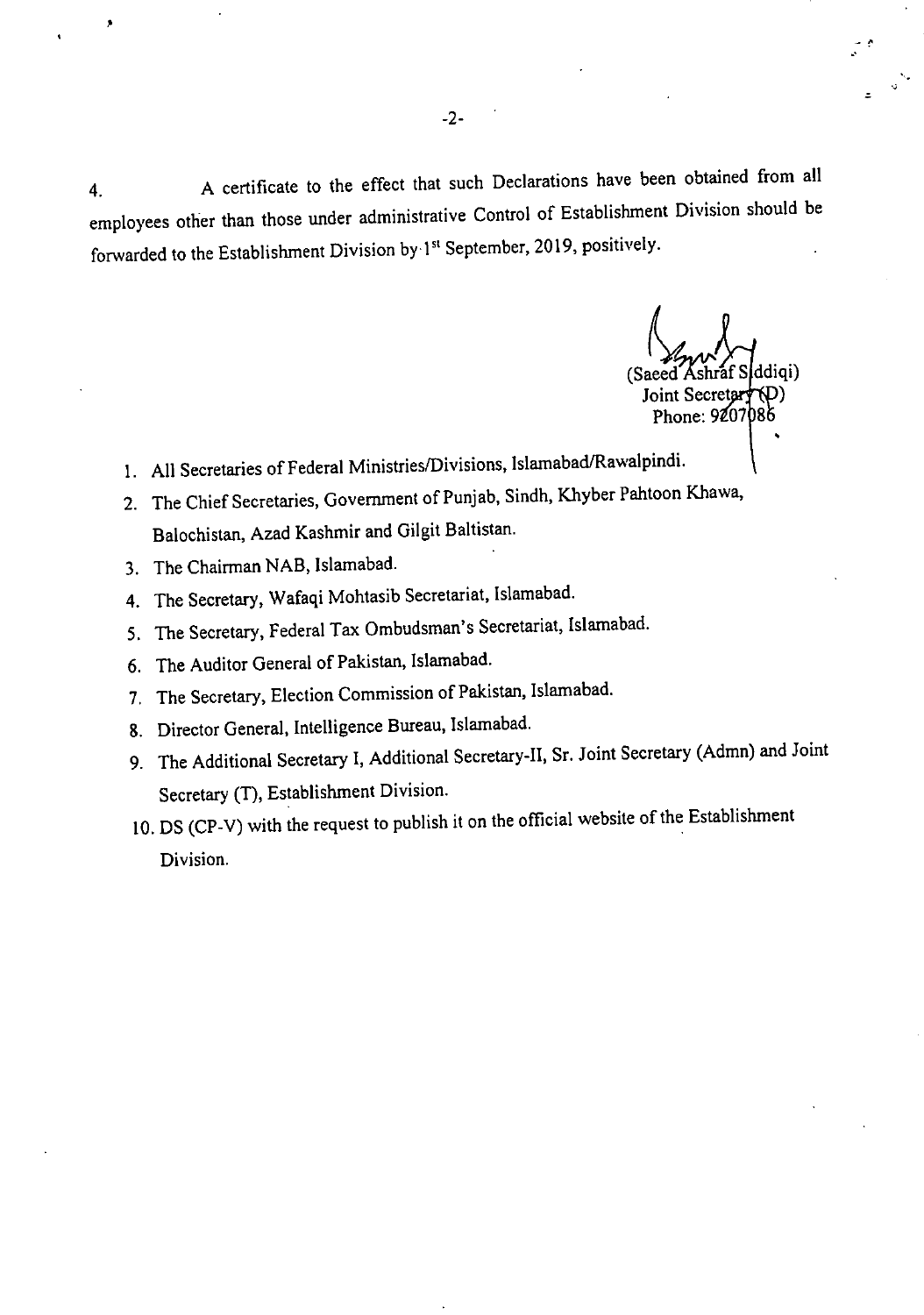## GOVERNMENT OF PAKISTAN CABINET SECRETARIAT ESTABLISHMENT DIVISION

۰

l.

DECLARATION OF INCOME AND ASSETS Financial Year Ending on 30th June

**4** 

| 1              | Name                                                                          |                                                                |                                                              |
|----------------|-------------------------------------------------------------------------------|----------------------------------------------------------------|--------------------------------------------------------------|
|                |                                                                               | NIC No.                                                        |                                                              |
|                |                                                                               | N.T.No.                                                        |                                                              |
|                |                                                                               |                                                                |                                                              |
| $\overline{2}$ | <b>Basic Pay Scale</b>                                                        | Occupation Group/<br>Service/Department                        |                                                              |
|                | <b>Present Position Held</b>                                                  |                                                                |                                                              |
|                |                                                                               | rg.                                                            |                                                              |
| 3              | <b>Present Residential Address</b>                                            |                                                                |                                                              |
|                |                                                                               |                                                                |                                                              |
|                | Phone (R)                                                                     | Mobile                                                         |                                                              |
|                |                                                                               |                                                                |                                                              |
| 4              | <b>Salary</b><br>Income<br>(During the<br>Rs.                                 | Rental income<br>Rs.                                           | Agrl income<br>Rs.                                           |
|                | financial year)                                                               | Other sources (dividend, profit, prize money, gift, loan etc.) | Total                                                        |
|                | Rs.                                                                           |                                                                | Rs.                                                          |
| 5              | <b>Expenses</b><br>(Approx.)<br>Rs.                                           | <b>Utilities (Electricity,</b><br>Gas, Telephone elc.)<br>Rs.  | <b>Total Household</b><br>expenses                           |
|                |                                                                               |                                                                |                                                              |
| 6              | <b>Private Foreign Travelling</b><br>(Self, Spouse & Children)<br>During F.Y. | Country/Countries<br>visted                                    | Approx. expenses<br>Period of stay<br>Rs.<br>$from$ ___to___ |
|                |                                                                               |                                                                |                                                              |
|                |                                                                               |                                                                |                                                              |
| 7              | <b>Children's Education</b><br>(inland & abroad)                              | Name(s) of children                                            | <b>Educational Institutions</b><br>attended during F.Y.      |
|                |                                                                               |                                                                | $\ddot{\phantom{0}}$                                         |
|                |                                                                               |                                                                |                                                              |
|                |                                                                               | $\cdot$                                                        |                                                              |
| 8              | <b>Club Membership</b>                                                        | Name of Club(s)                                                | Memebrship No.                                               |
|                |                                                                               |                                                                |                                                              |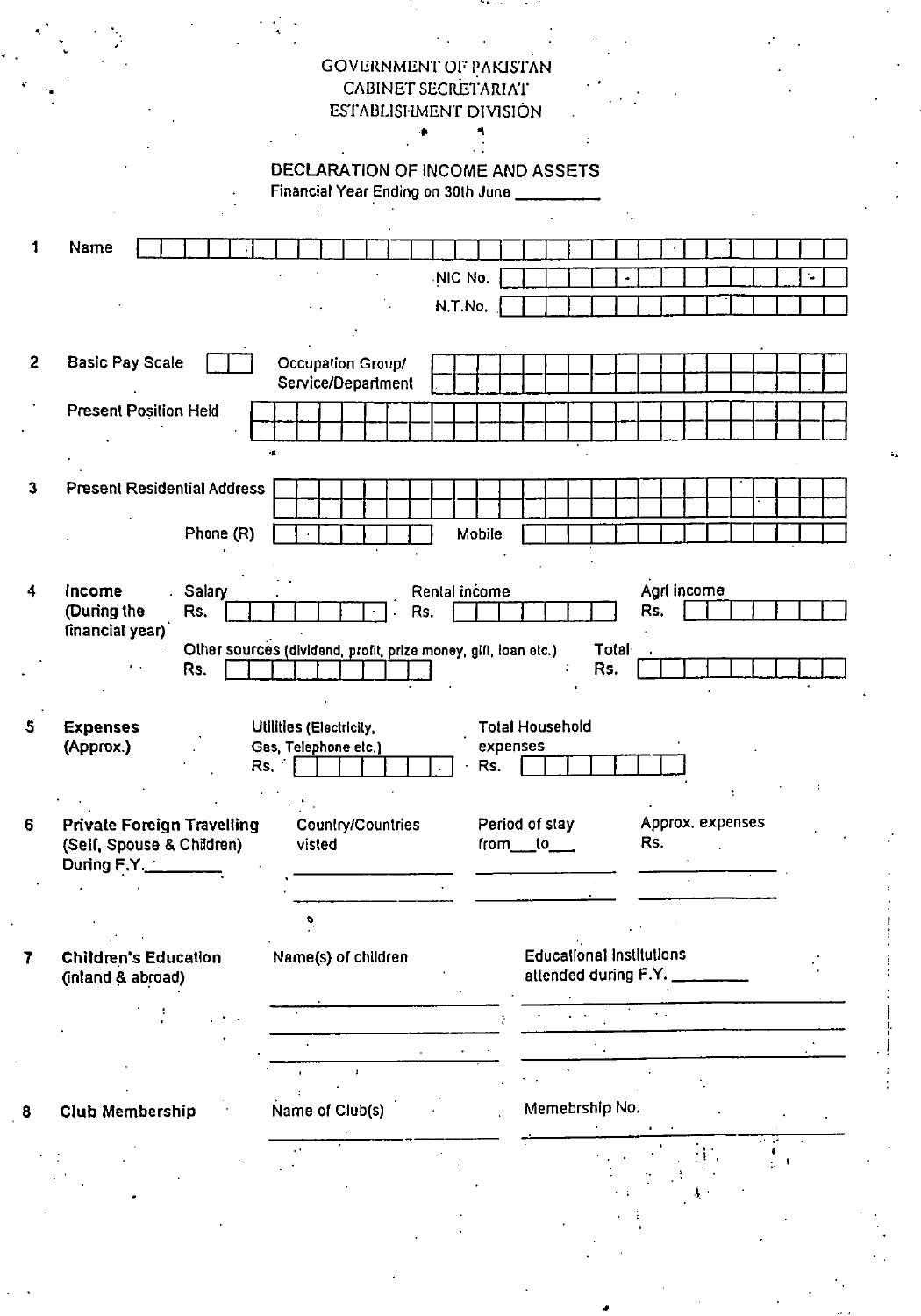### 9. Immoveable Assets (Agri & Non-Agri lands, House properties, Commercial & Industrial properties, Open plots of all types)

|           |                                     | Cost of acquisition      |
|-----------|-------------------------------------|--------------------------|
|           |                                     |                          |
|           |                                     |                          |
|           |                                     |                          |
|           |                                     |                          |
|           |                                     |                          |
|           |                                     |                          |
|           |                                     |                          |
| $\bullet$ |                                     |                          |
|           |                                     |                          |
|           |                                     |                          |
| $\cdot$   |                                     |                          |
| $\cdot$   |                                     |                          |
|           |                                     |                          |
|           |                                     |                          |
|           |                                     | ٠<br>$\bullet$           |
|           | Identification & nature of Asset(s) | Mode of acquisition/year |

10. Moveable Assets (Cash in hand, Motor vehicles, Jewellery, Household items, Equipment, Business capital etc.)  $\qquad \qquad$ 

| - 1 .     | $\cdot$ .                                      | Mode of acquisition/year | Cost of acquisition  |
|-----------|------------------------------------------------|--------------------------|----------------------|
|           | <b>Identification &amp; nature of Asset(s)</b> |                          |                      |
| a)        |                                                | ٠                        |                      |
| b)        |                                                |                          |                      |
| c)        |                                                |                          |                      |
| d)        |                                                |                          |                      |
| e)        |                                                |                          |                      |
| I)        | k.                                             | ٠<br>$\bullet$           |                      |
| <u>g)</u> |                                                |                          |                      |
| h)        |                                                |                          |                      |
| i)        |                                                |                          |                      |
|           |                                                |                          |                      |
| k)        |                                                |                          |                      |
| I)        | $\blacksquare$                                 |                          |                      |
| m)        |                                                |                          |                      |
|           |                                                |                          | $\ddot{\phantom{1}}$ |

# 11. Assets held as Attorney

|    | I Identification & nature of Asset(s) | Nature of Power of Attorney<br>(Revocable/Irrevocable) | Nam <u>e &amp; Address of</u><br>'lhe Legal Owner |
|----|---------------------------------------|--------------------------------------------------------|---------------------------------------------------|
|    |                                       |                                                        |                                                   |
| a) |                                       |                                                        |                                                   |
| b) |                                       |                                                        |                                                   |
|    |                                       |                                                        |                                                   |